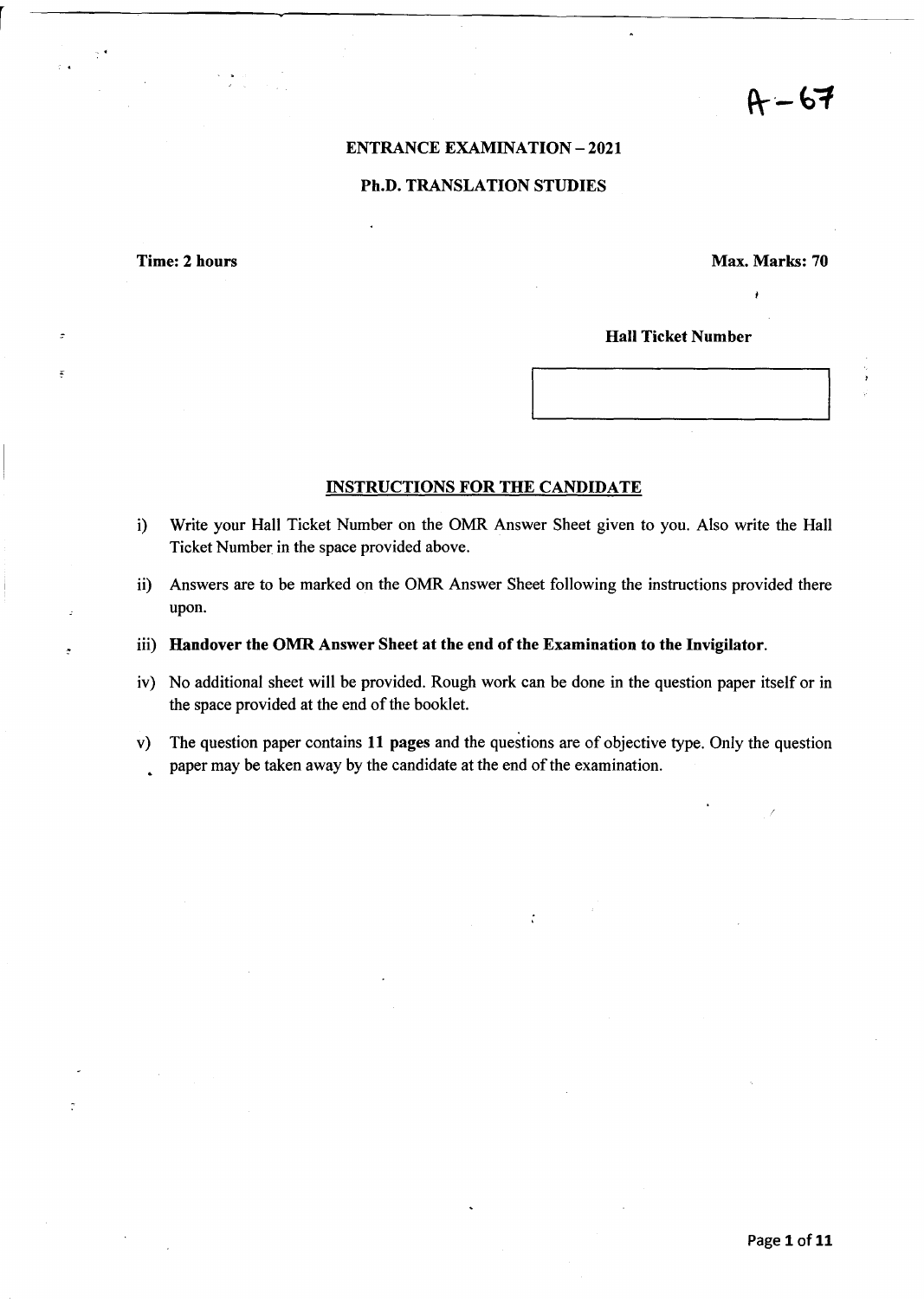# $A - 67$

### PART-A

## RESEARCH METHODOLOGY

|                | 1. The meaning of the word 'discombobulate' is                    |                                                                                            |
|----------------|-------------------------------------------------------------------|--------------------------------------------------------------------------------------------|
|                | A. Dismantle                                                      | <b>B.</b> Dissimulate                                                                      |
|                | C. Extinguish                                                     | D. Disconcert                                                                              |
|                |                                                                   | ŧ<br>2. The conceptual framework in which the research is carried out is known as          |
|                | A. Research hypothesis                                            | B. Synopsis of research                                                                    |
|                | C. Research design                                                | D. Research paradigm                                                                       |
|                |                                                                   | 3. Which one of the following authors is known for the descriptive translation studies?    |
|                | A. Gideon Toury                                                   | B. Jeremy Munday                                                                           |
|                | C. Peter Newmark                                                  | D. Hans Vermeer                                                                            |
|                | earlier-established literary languages?                           | 4. Who has founded the English poetic tradition on adaptations and translations from those |
|                | A. Dante                                                          | <b>B.</b> Chaucer                                                                          |
|                | C. Milton                                                         | D. Homer                                                                                   |
|                | 5. The hermeneutic approach is mainly based on the following work |                                                                                            |
|                |                                                                   | A. Exploring Translation Theories B. Toward a Science of Translating                       |
|                | C. After Babel                                                    | D. A Linguistic Theory of Translation                                                      |
|                | 6. Basic / pure research is also called as                        |                                                                                            |
|                | A. Fundamental research                                           | <b>B.</b> Action research                                                                  |
|                | C. Qualitative research                                           | D. Descriptive research                                                                    |
| 7. In research |                                                                   | helps comparison of two or more variables.                                                 |
|                | A. Survey                                                         | <b>B.</b> Classification                                                                   |
|                | C. Tabulation                                                     | D. Fieldwork                                                                               |
|                | 8. Classification of all types of libraries has been made by      |                                                                                            |
|                | A. IFLA                                                           | <b>B. UNISIST</b>                                                                          |
|                | C. UNESCO                                                         | D. INSDOC                                                                                  |
|                | tomicum horm contain apositio questions that are solved           |                                                                                            |

9. interviews have certain specific questions that are asked of all participants but also allow the interviewer freedom to probe the respondent based on his or her specific answers.

A. Structured C. Unstructured B. Semi-structured D. Closed-ended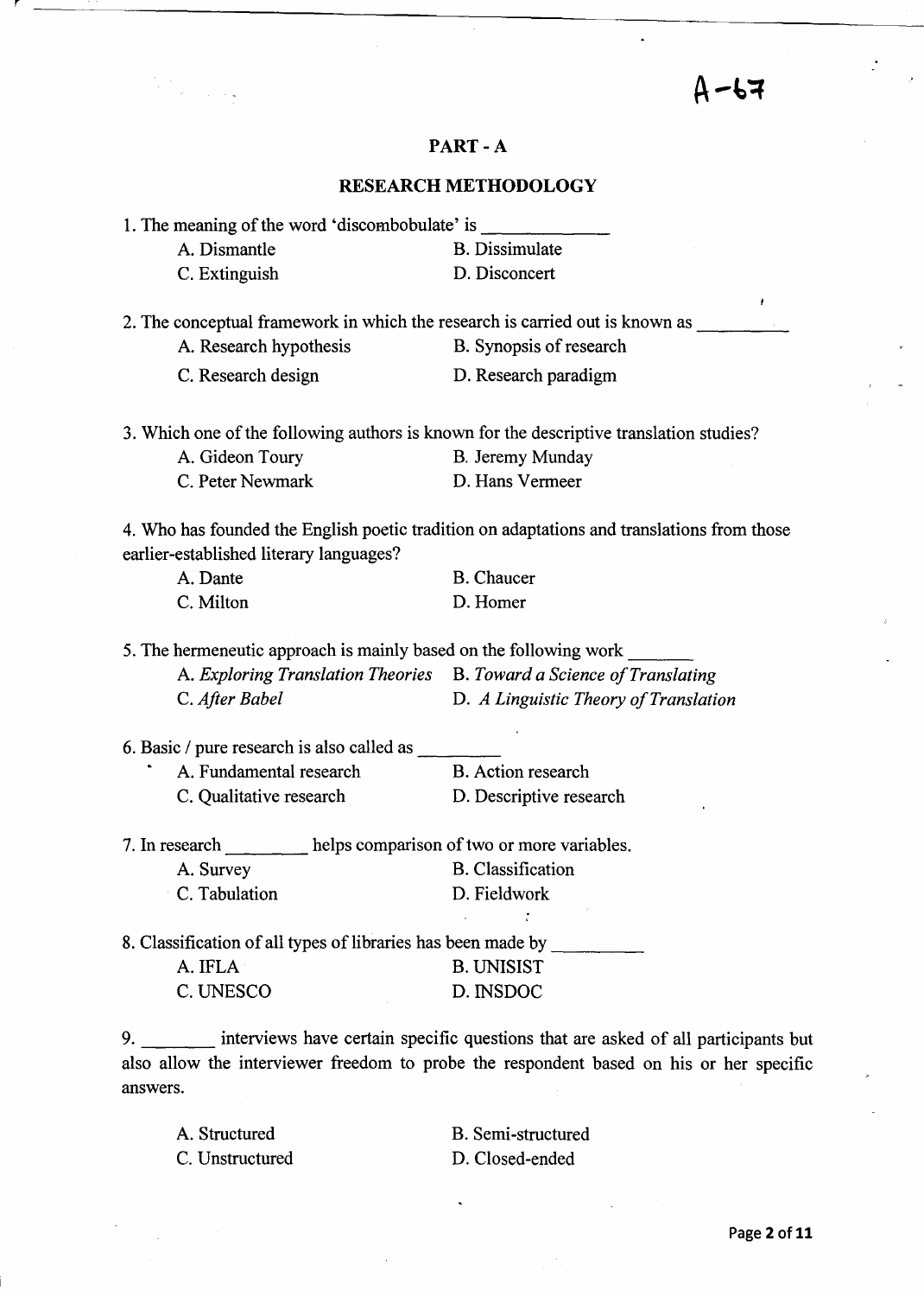$H - 64$ 

10. Consider the following pairs:

|                                      | I. Maria Tymoczko 1. Gender in Translation      |
|--------------------------------------|-------------------------------------------------|
| II. Michael Cronin                   | 2. In Other Words: A Course book on Translation |
| III. Sherry Simon                    | 3. In Translation: Positions and Paradigms      |
| IV. Anisur Rahman 4. Eco Translation |                                                 |
|                                      | 5. Translation in a Postcolonial Context        |

Which of the following pairs is/are correctly matched?

|        |          | I II III IV    |    |
|--------|----------|----------------|----|
|        |          | A. 5 4 1 3     |    |
|        |          | B. 3 4 2       | 5  |
| C. 5 4 |          | $\blacksquare$ | -2 |
|        | D. 4 5 1 |                | 3  |

#### 11. Identify the word correctly spelt.

| A. Affedevit | <b>B.</b> Affidevit |
|--------------|---------------------|
| C. Affidavit | D. Afidavitt        |

12. "To drive home" means

 $\bullet$ 

| A. To return to home | B. Back to the original position |
|----------------------|----------------------------------|
| C. To emphasize      | D. To argue                      |

13. Identify the error in the following: .

It was him/ who /complimented /the students first

A. It was him B. who. C. complimented D. the students

14. is the method employed by the translation structuralists and the text grammarians in the study of literature and translation.

| A. Phenomenology  | <b>B.</b> Logical Positivism |
|-------------------|------------------------------|
| C. Deconstruction | D. Philology                 |

15. According to Edwin Gentzler, "the roots of early Translation Studies can be found in "

| A. Russian Formalism | <b>B.</b> New Criticism |
|----------------------|-------------------------|
| C. Critical Theory   | D. Post-structuralism   |

16. Identify the poet and translator well-known for his concepts of "energy" and "energy in language".

| A. William Wordsworth | B. William Blake |
|-----------------------|------------------|
| C. W.B. Yeats         | D. Ezra Pound    |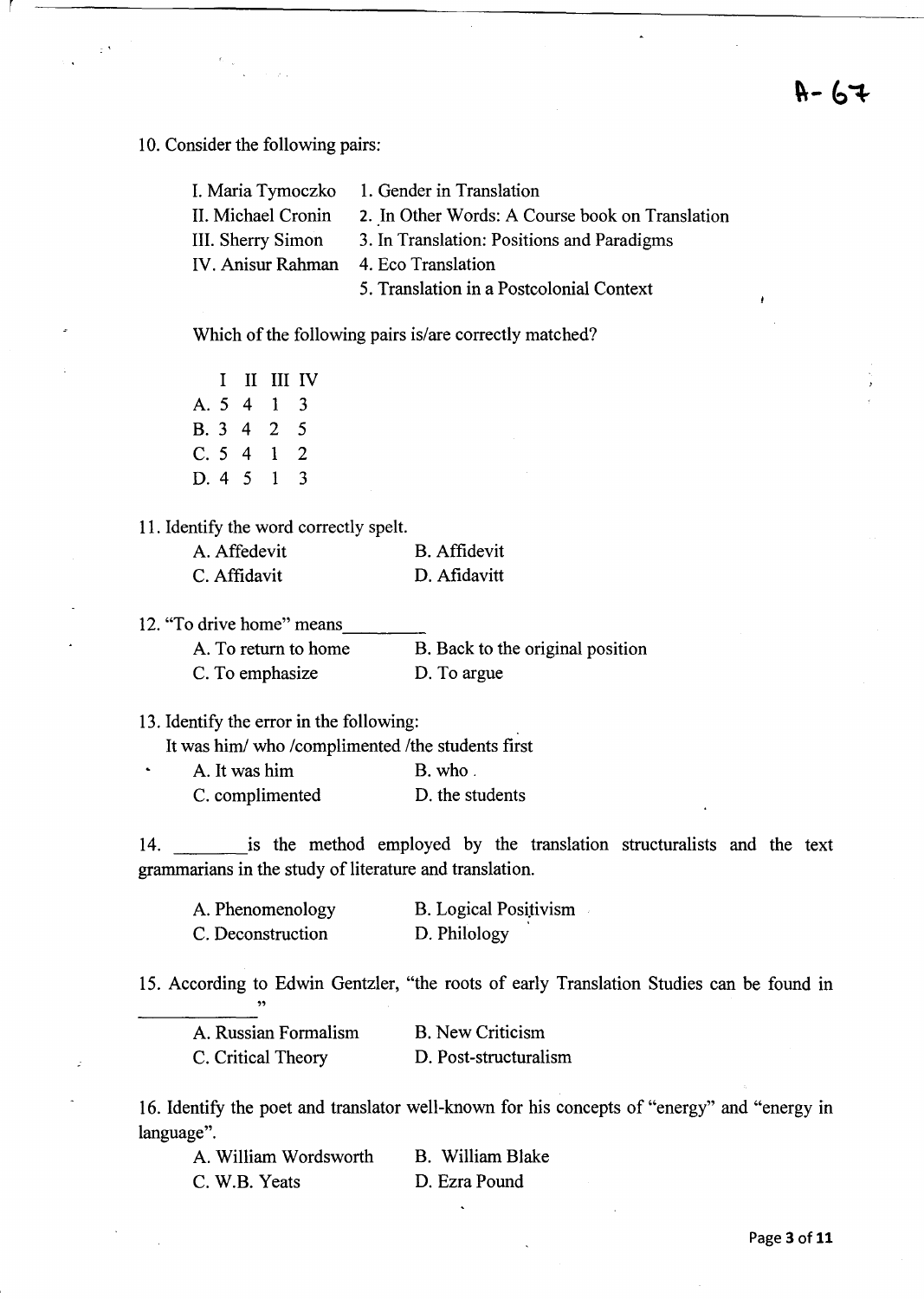$A - 67$ 

17. Which one of the following books best exemplifies "the practice-oriented North American workshop method to translation"?

A. *Tradition and Individual Talent* by T.S. Eliot

B. *Practical Criticism* by I. A. Richard

C. *Common Pursuit* by F.R. Leavis

 $\epsilon_{\rm m}$ 

D. *Reading and Criticism* by Raymond Williams

18. Which type of research attempts precise measurement of some behaviour, knowledge, opinion, or attitude?

| A. Exploratory                                                                          | <b>B.</b> Qualitative                                                                    |
|-----------------------------------------------------------------------------------------|------------------------------------------------------------------------------------------|
| C. Quantitative                                                                         | D. Cross-sectional                                                                       |
| 19. Find the odd one out:                                                               |                                                                                          |
| A. Over translation                                                                     | <b>B.</b> Under translation                                                              |
| C. Distortion                                                                           | D. Translational research                                                                |
| 20. Complete the letter series with the right choice:                                   |                                                                                          |
| Series: QPO, NML, KJI, _____, EDC                                                       |                                                                                          |
| A. HGF                                                                                  | <b>B.</b> CAB                                                                            |
| C. JKM                                                                                  | D. GHD                                                                                   |
| 21. Which research is especially carried out to test and validate the study hypothesis? |                                                                                          |
| A. Fundamental Research                                                                 | B. Applied research                                                                      |
| C. Conclusive research                                                                  | D. Exploratory research                                                                  |
| 22. Find the odd one out:                                                               |                                                                                          |
| A. IAPTI                                                                                | <b>B.</b> ICLA                                                                           |
| C. ESTS                                                                                 | D. IATIS                                                                                 |
| 23. The controversial novel Mathorubhagan (One Part Woman) was written by               |                                                                                          |
| A. Imayarn                                                                              | <b>B.</b> Sivani                                                                         |
| C. Perurnal Murugan                                                                     | D. Bama                                                                                  |
| 24. What is empiricism in Translation Studies?                                          |                                                                                          |
| A. Possibilities of multiple meaning.                                                   | B. Studying Foucaldian discourse analysis.                                               |
| C. Absolute linguistic meaning                                                          | D. Preference of target reader.                                                          |
| translation in relation to power. Her research is in the area of __________.            | 25. A researcher in Translation Studies is investigating the ideological significance of |
|                                                                                         |                                                                                          |

A. Process oriented B. Value oriented

C. Product oriented D. Context oriented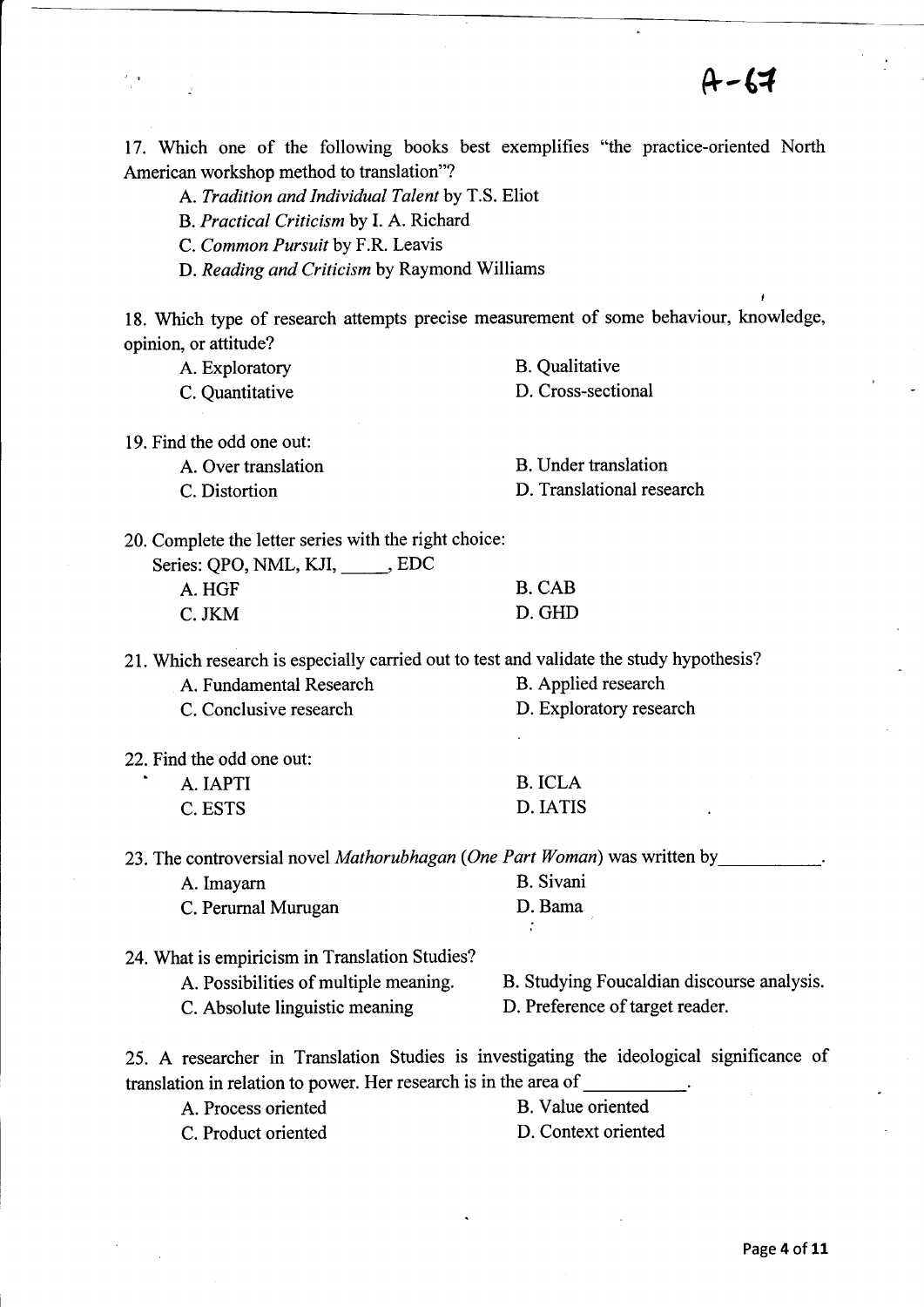26. Good research methodology is required to publish a good article. The most important qualities for a good research are

I. Rigorous theoretical evidence

2. Authentic sources

3. Any kind of representative data

4. Fluid convention (academic/non-academic) of writing

The correct answer is:

r

| A. 1 and 3   | <b>B.</b> 3 and 4 |
|--------------|-------------------|
| $C. 2$ and 4 | $D.1$ and $2$     |

27. In research each claim has to be A. Justified C. Questioned B. Elaborated D. Verified

|                  | 28. Reliability is a fundamental quality in research. This helps to ascertain |
|------------------|-------------------------------------------------------------------------------|
| A. Verifiability | B. Purity of data                                                             |
| C. Superiority   | D. Honesty                                                                    |

29. The method of research reporting should be  $\qquad \qquad$ .

| A. Rhetorical | B. Scientific and ethical        |
|---------------|----------------------------------|
| C. Creative   | D. Favourable to specific causes |

30. Which of the following is a correct bibliography entry as per Modem Language Association (MLA) format?

A. Umberto Eco, *How to Write a Thesis,* MIT Press, 2015.

B. Umberto Eco. *How to write a Thesis.* MIT Press, 2015.

C. Eco, Umberto. *How to Write a Thesis.* MIT Press, 2015.

D. Eco, Umberto, *How to Write a Thesis.* MIT Press, 2015.

31. A/An study involves the manipulation of one or more variables to determine the effect on another variable.

| A. Ex post facto | <b>B.</b> Exploratory |
|------------------|-----------------------|
| C. Experimental  | D. Statistical        |

32. When using the strategies are confronted with a picture and asked to describe how the person in the picture feels and thinks.

A. Word association B. Picture association

C. Thematic apperception test D. Empty balloons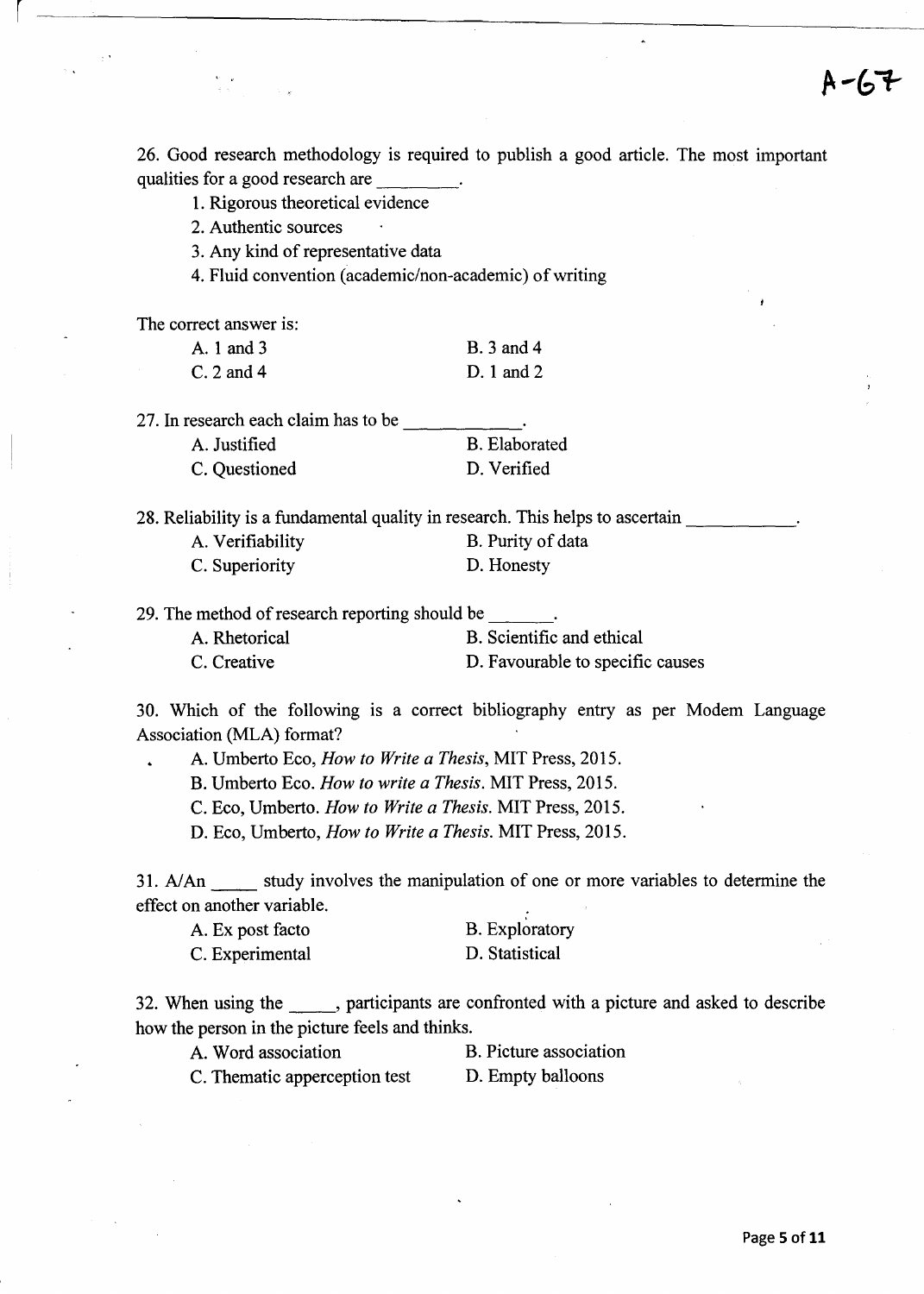33. Which of the following is the first step in starting the research process?

- A. Searching sources of information to locate a problem.
- B. Survey of related literature
- C. Searching for solutions.to the problem
- D. Identification of problem

34. A reasoning where we start with certain particular statements and conclude with a<sup>l</sup> universal statement is called?

A. Deductive Reasoning C. Abnormal Reasoning

- B. Inductive Reasoning
- D. Transcendental Reasoning

 $A - 67$ 

| 35. Analytical approach in research is understood when the approach |                    |
|---------------------------------------------------------------------|--------------------|
| A. Drives the theoretical study                                     | B. Drives the data |

C. Drives the methodology D. Drives the analyses

#### PART-B

#### TRANSLATION STUDIES

#### Read the following passage and answer questions 36 - 42

#### Translation as Reading

How does the translator attend to the specificity of the language she translates? There is a way in which the rhetorical nature of every language disrupts its logical systematicity. If we emphasize the logical at the expense of these rhetorical interferences, we remain safe. "Safety" is the appropriate term here because we are talking of risks, of violence to the translating medium.

I felt that I was taking those risks when I recently translated some eighteenth-century Bengali poetry. I quote a bit from my "Translator's Preface":

I must overcome what I was taught in school: the highest mark for the most accurate collection of synonyms strung together in the most proximate syntax. I must resist both the solemnity of chaste Victorian poetic prose and the forced simplicity of "plain English," that have imposed themselves as the norm ... Translation is the most intimate act of reading. I surrender to the text when I translate. These songs,

sung day after day in family chorus before clear memory began, have a peculiar intimacy for me. Reading and surrendering take on new meanings in such a case. The translator earns permission to transgress from the trace of the other-before memory—in the closest places of the self.

Yet language is not everything. It is only a vital clue to where the self loses its boundaries. How rhetoric or figuration disrupt logic themselves point at the possibility of random contingency, besides language, around language. Such a dissemination cannot be under our control. Yet in translation, where meaning hops into the spacy emptiness between two named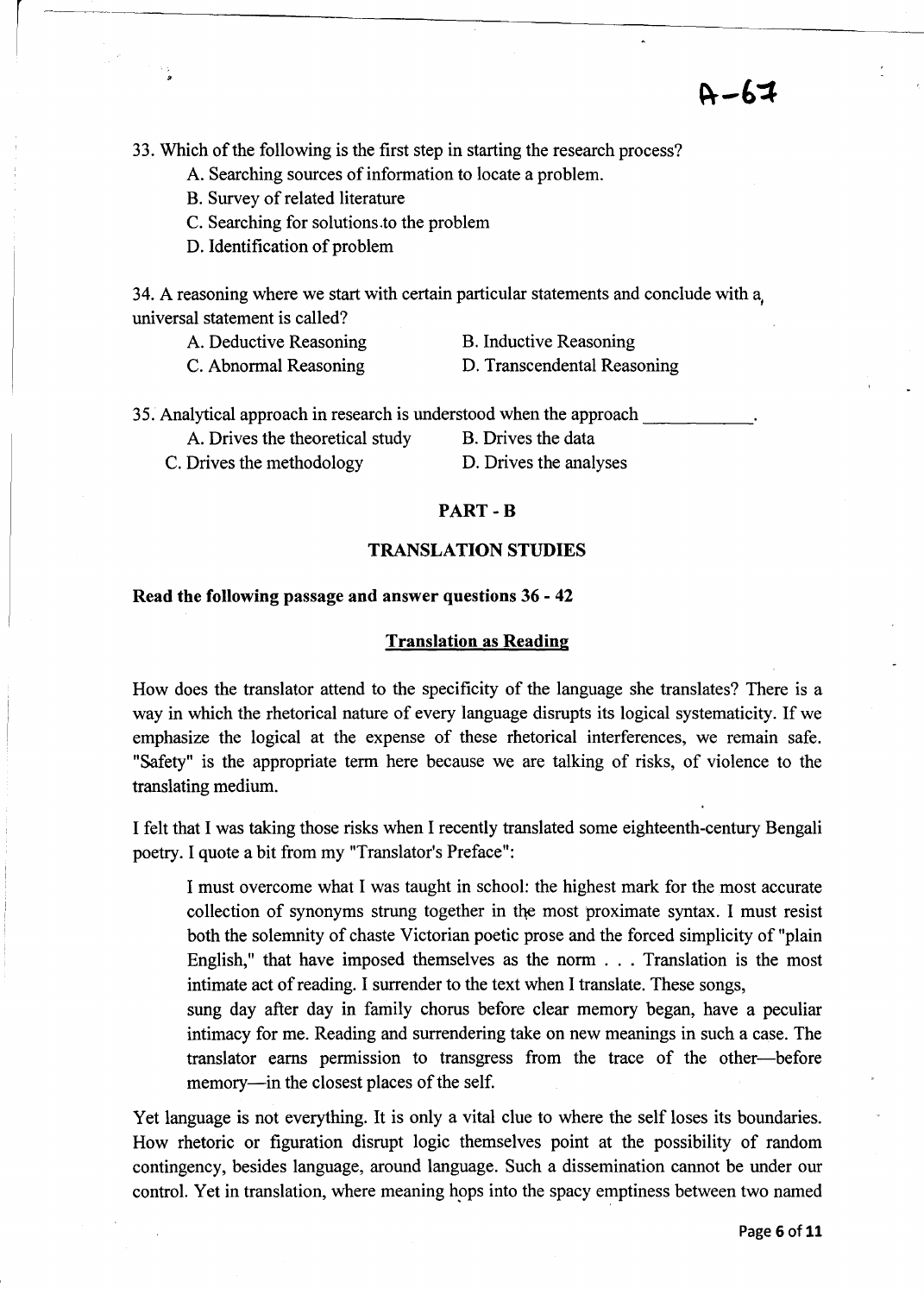historical languages, we get perilously close to it. By juggling the disruptive rhetoricity that breaks the surface in not necessarily connected ways, we feel the selvedges of the languagetextile give way, fray into *frayages* or facilitations. Although every act of reading or communication is a bit of this risky fraying which scrambles together somehow, our stake in agency keeps the fraying down to a minimum except in the communication and reading of and in love. (What is the place of "love" in the ethical? As we saw, 1rigaray has struggled with this question.) The task of the translator is to facilitate this love between the original and its shadow, a love that permits fraying, holds the agency of the translator and the demands of her imagined or actual audience at bay. The politics of translation from a non-European woman's text too often suppresses this possibility because the translator cannot engage with, or cares insufficiently for, the rhetoricity of the original.

The simple possibility that something might not be meaningful is contained by the rhetorical system as the always possible menace of a space outside language. This is most eerily staged (and challenged) in the effort to communicate with other possible intelligent beings in space. (Absolute alterity or otherness is thus differed-defferred into another *self who* resembles us, however minimally, and with whom we can communicate.) But a more homely staging of it occurs across two earthly languages. The experience of contained alterity in an unknown language spoken in a different cultural milieu is uncanny."

#### **(Gayatri Chakravorty Spivak, "The Politics of Translation")**

- 36. The author makes a distinction between of language.
	- A. Synonyms and syntax

a<br>Tirki

- B. Victorian poetic prose and "Plain English"
- C. Logical systematicity and the rhetorical specificity
- D. Selveges and frayages

37. Spivak says, "I surrender to the text when I translate" because

A. Translation is an intimate act of reading

- B. She considers the original as inviolable
- C. She is taking risks while translating
- D. She respects the original author

38. The task of the translator is to  $\Delta$ . Juggling the disruptive rhetoricity

- 
- B. Facilitate the love between the original and its shadow
- C. See to it that the selvedges of the language-textile do not give way
- D. To be faithful to the source text
- 39. This passage argues that translators must
	- A. Claim their agency in translation
	- B. Consider the demands of the imagined or actual audience
	- C. Not translate non-Europian texts
	- D. Not allow the translator's agency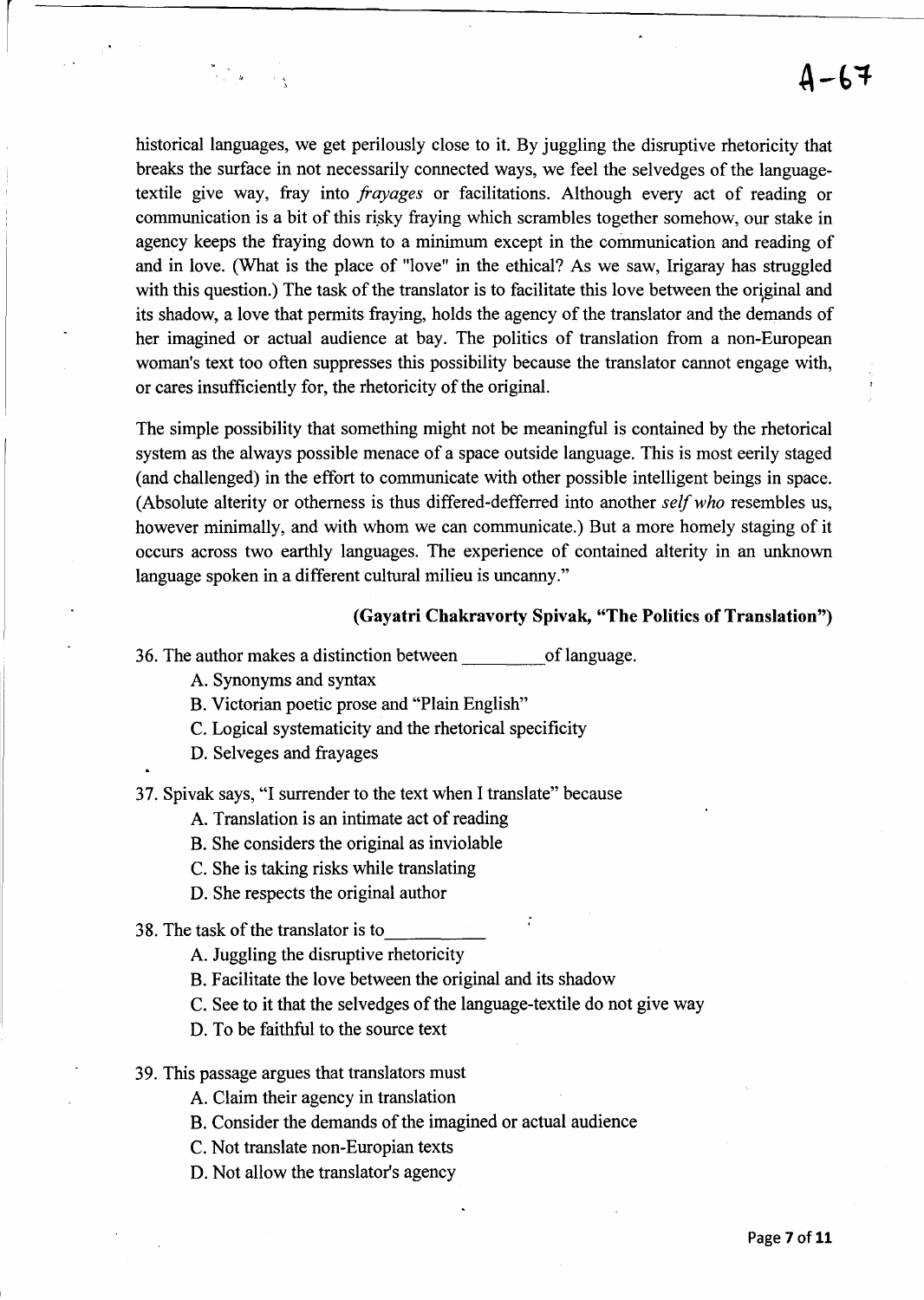**A-t-:f.** 

40. Translators of Non-Europen texts often.

A. Give sufficient attention and care to the original.

B. Care insufficiently for the rhetoricity of the original.

C. Learn the mother tongue of the author before translating.

D. Over translate.

41. In this passage, "alterity" means

| A. Sameness    | B. Undisclosed |
|----------------|----------------|
| C. Alternative | D. Otherness   |

| 42. "Uncanny" is synonymous with | in this passage.       |
|----------------------------------|------------------------|
| A. Eerie                         | <b>B.</b> Insufficient |
| C. Necessary                     | D. Perilous            |

43. Identify the author of the following quotation:

*"It is the task of the translator to release in his own language that pure language that is under the spell of another, to liberate the language imprisoned in a work in his re-creation of that work. "* 

---~~ --------------~----~------- ~~~--

| A. George Steiner | B. Walter Benjamin |
|-------------------|--------------------|
| C. Eugene Nida    | D. Octavio Paz     |

44. According to Sapir-Whorf hypothesis, the following is a guide to social reality:

| A. Grammar  | <b>B.</b> Literature |
|-------------|----------------------|
| C. Language | D. Culture           |

45. Translating an author word-by-word and line-by-iine from one language to another is

| $\bullet$<br>× |  |
|----------------|--|
|                |  |
|                |  |
|                |  |
|                |  |

| A. Transliteration | B. Paraphrase |
|--------------------|---------------|
| C. Metaphrase      | D. Imitation  |

46. Roman Jacobson has distinguished \_\_\_\_\_ types of translation. A.2 B.3

C.4 D.5

47. Who proposed the terms "proto text" and "metatext" as alternatives to "source text" and the "target text"?

A. Itamar Even Zohar C. Jerry Levy B. Georges Mounin D. Anton Popovič

48. Which one of the following statements is made by Socrates?

A. "The only good is knowledge, and the only evil is ignorance."

B. "To have another language is to possess a second soul."

C. "Knowing yourself is the beginning of all wisdom."

D. "Not to try to render them word for word [like some] faithful translator."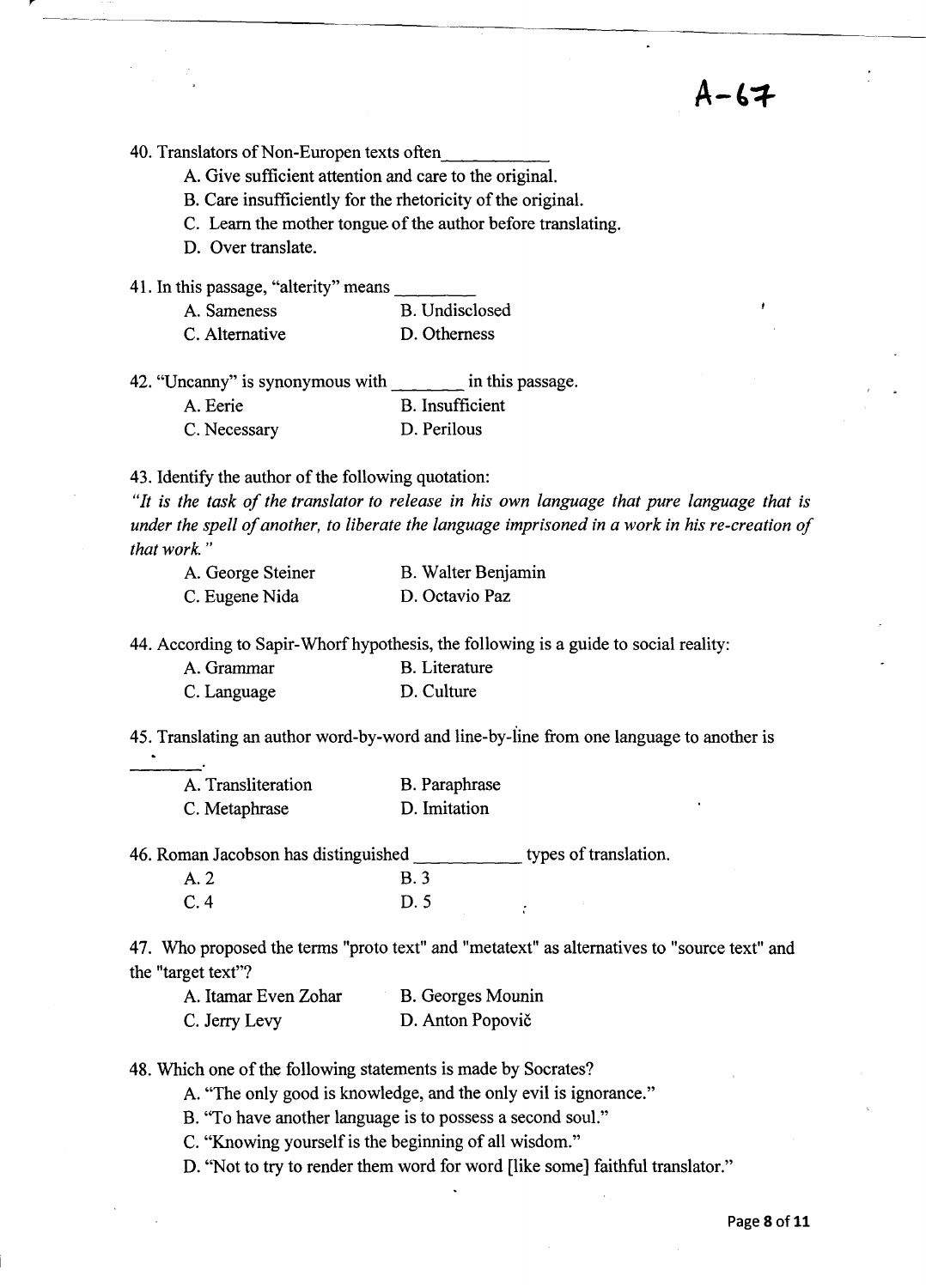$8 - 67$ 

49. According to Catford, how many main types of 'translation shift' are there? A.4 B.3 C.2 D.5

50. Which one of the following books is written by Sujit Mukherjee? A. *The Perishable Empire* B. *Translation as Discovery*  C. *Post-colonial Translation: Theory and Practice* D. *Siting Translation* 

51. A.K. Ramanujan prefers the following term to refer to renderings of three hundred Ramayanas

| A. Translations | <b>B.</b> Adaptations |
|-----------------|-----------------------|
| C. Versions     | D. Tellings           |

52. Which one of the following authors is widely translated into modem Indian Languages?

| A. Milton       | B. Shakespeare |
|-----------------|----------------|
| C. Walter Scott | D. Oscar Wilde |

53. "The text is a tissue of quotations drawn from the innumerable centres of culture". Which one of the following authors gave the statement?

| A. Jacques Derrida | <b>B.</b> Michel Foucault |
|--------------------|---------------------------|
| C. Roland Barthes  | D. Pierre Bourdieu        |

54. Who has developed the idea of translation as a form of rewriting?

| A. Andre Lefevere | <b>B.</b> Peter Newmark |
|-------------------|-------------------------|
| C. Francis Newman | D. Lawrence Venuti      |

*55. Toward a Science of Translating* by Eugene Nida was first published in \_\_\_\_\_\_.<br>A. 1957 **B.** 1967 A. 1957 C. 1976 D. 1964

56. 'One summer evening the rabbit saw two strange beings creep out of the bracken'. What is the element underlined of the clause structure called textually in Systemic Functional Linguistics?

| A. Time    | <b>B.</b> Theme |
|------------|-----------------|
| C. Subject | D. Adjunct      |

57. Which one of the following structures is the realisation of higher delicacy in meaning, according to M. A. K. Halliday and Christian Matthiessen?

| A. Grammar | B. Lexis         |
|------------|------------------|
| C. Group   | D. Lexicogrammar |

58. From which of the following linguists, the Systemic Functional Linguistics has adopted the constructivist approach to language?

| A. Halliday and Hasan             | B. Halliday and Matthiessen  |
|-----------------------------------|------------------------------|
| C. Hjelmslev, L. and Firth, J. R. | D. Halliday and Firth, J. R. |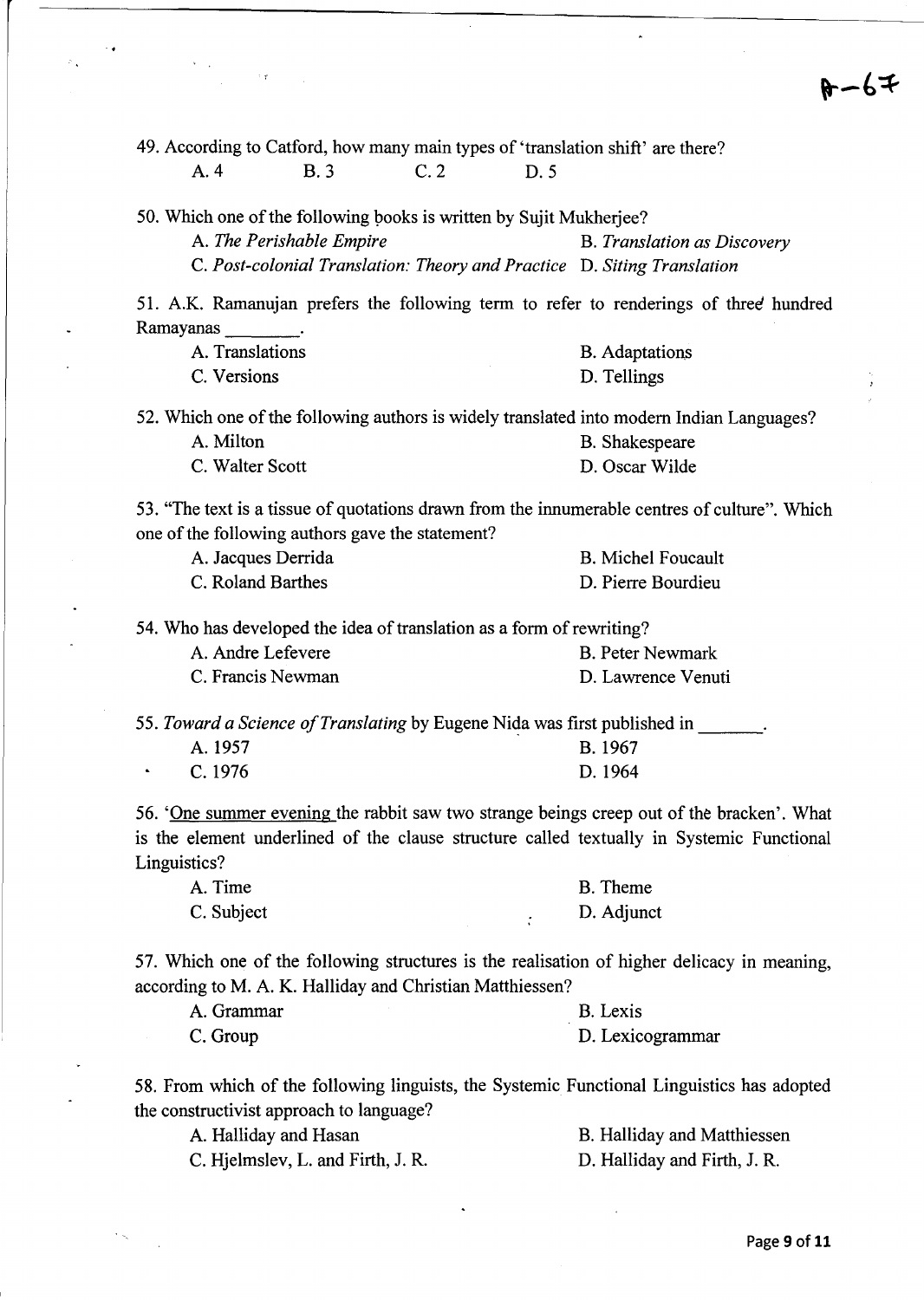59. "Any utterance is a link in the chain of speech communication"'. Who is the author of this statement?

A. John Austin B. John Grice

C. M. M. Bakhtin D. Emanuel Shegloff

60. Consider the following pairs:

I. Fairclough (1992: 8) 1. Discourse constitutes the Social.

II. Foucault (1972: 80) 2. Discourse refers to language in use as a process which is socially situated.

III. Stubbs (1983:1) 3. Discourse is: 'language above the sentence or above the clause'

IV. Fasold (1990: 65) 4. The study of discourse is the study of any aspect of language use

> 5. Believes in adding meanings to 'Discourse' such as the general domain of all statements

Which of the pairs given above is/are correctly matched?

I II III IV Al 2 3 4 B.l 2 4 3 C.l 5 4 3 D.l 5 3 4

61. Consider the following pairs:

| I. Jakobson       | 1. Linguistics and Poetics   |
|-------------------|------------------------------|
| II. Bakhtin       | 2. Literary Criticism        |
|                   | III. Schegloff 3. Sociology  |
| <b>IV.</b> Austin | 4. Sociolinguistics          |
|                   | 5. Philosophy and Pragmatics |

Which of the pairs given above is/are correctly matched?

I, II, III, IV A1234 B.2134 C.l 2 3 5 D.2 15 3

62. As per John Grice's maxims of Co-operative principle, which order among the following is correct?

| I. Quality        | II. Quantity | III. Manner              | IV. Relation |
|-------------------|--------------|--------------------------|--------------|
| A. I, II, III, IV |              | <b>B. II, I, IV, III</b> |              |
| C. III, I, IV, II |              | D. III, II, IV, I        |              |

63. As per the structural features of the narratives as formulated by William Labov, which order among the following is correct?

| I. Complication          | II. Evaluation | III. Result or Resolution |
|--------------------------|----------------|---------------------------|
| IV. Coda                 | V. Orientation | VI. Abstract              |
| A. I, II, III, IV, V, VI |                | B. I, III, II, IV, V, VI  |
| C. V, III, II, IV, VI, I |                | D. VI, V, I, II, III, IV  |

Page **10** of 11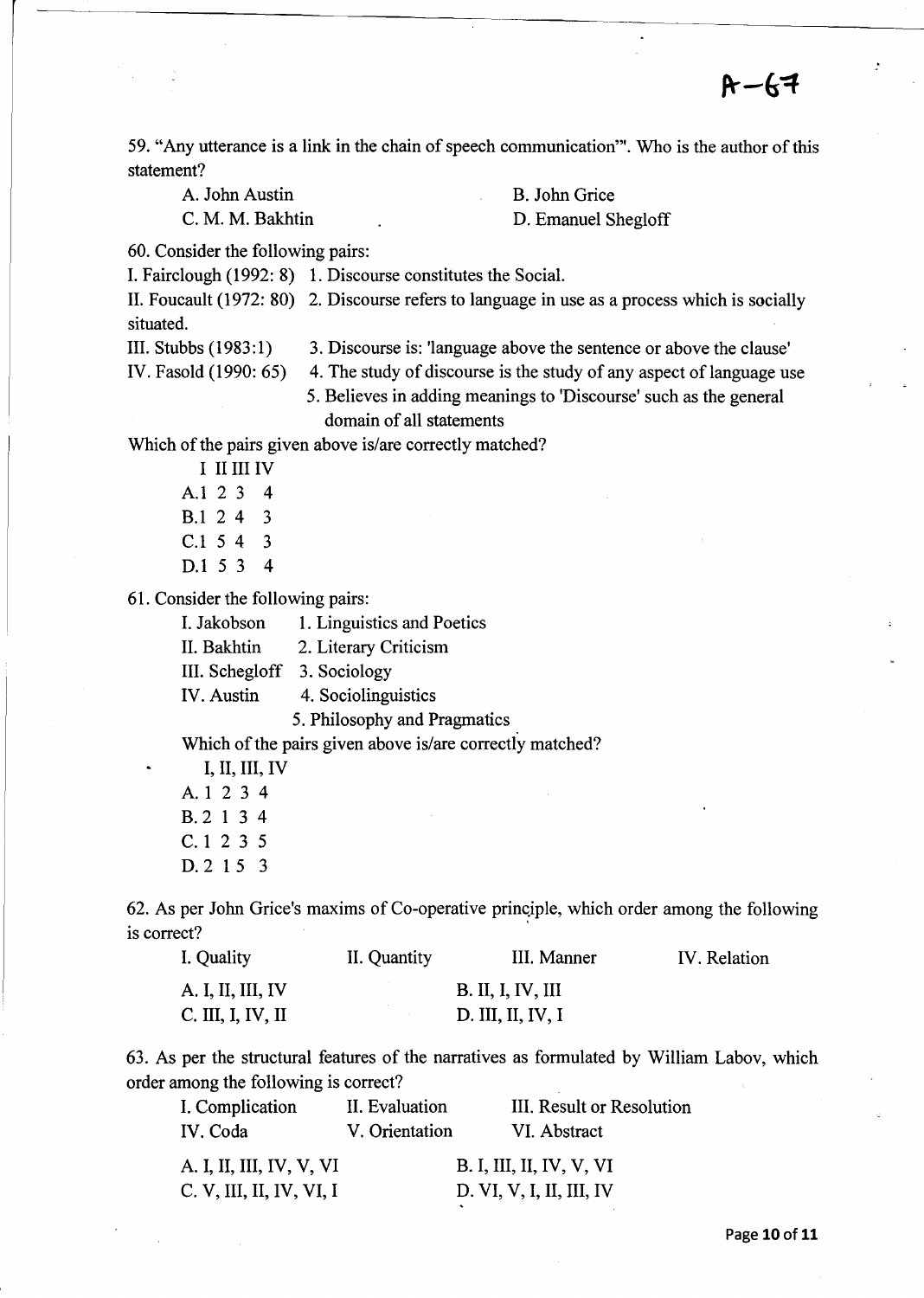64. Consider the following statements:

...

I. We study utterance in a speech situation not a sentence.

II. 'Be relevant' is a supermaxim of Quality.

III. Every genuine speech act is both the locutionary act as much as the illocutionary act.

IV. 'Be perspicuous' is a supermaxim of Quantity.

Which of the following statements is/are correct?

| A. I and II  | B. I and III  |
|--------------|---------------|
| C. II and IV | D. II and III |

65. Consider the following statements:

I. The verbal structure of a message depends primarily on the predominant function.

II. The 'Referential' function is the leading task of numerous messages.

III. Buhler (1933) elucidated the Triadic model of language with three functions - emotive, conative and referential.

IV. Buhler (1933) is the only linguist who proposed the Triadic model of language.

Which of the following statements is/are correct?

| A. I, II and IV    | B. I, II and III |
|--------------------|------------------|
| C. II, III, and IV | D. I and II      |

66. Localisation, as a method of Translation, largely remains  $a/an$ 

| A. Academic discourse   | B. Industry discourse  |
|-------------------------|------------------------|
| C. Publishing discourse | D. Non-specified genre |

67. Translation Studies has long worked with three spaces for processes: production of the source text, , and reception of the target text (or translation).

| A. Intervention of the translator | B. Authorial intervention |
|-----------------------------------|---------------------------|
| C. Target reader                  | D. Culture studies        |

68. Select the odd one:

A *Target* B. *Meta*  C. *Indian Journal of Dravidian Linguistics* D. *Translation Today* 

69. Who among the following focuses on the dialpgic relationship between literature and society?

| A. Mikhail Bakhtin  | <b>B.</b> Peter Newmark |
|---------------------|-------------------------|
| C. Mary Louis Pratt | D. Eugene Nida          |

*70. Poisoned Bread* is a collection of translations from Dalit literature in -----

| A. Bangla | B. Marathi  |
|-----------|-------------|
| C. Odiya  | D. Maithili |

\*\*\*\*\*

-67